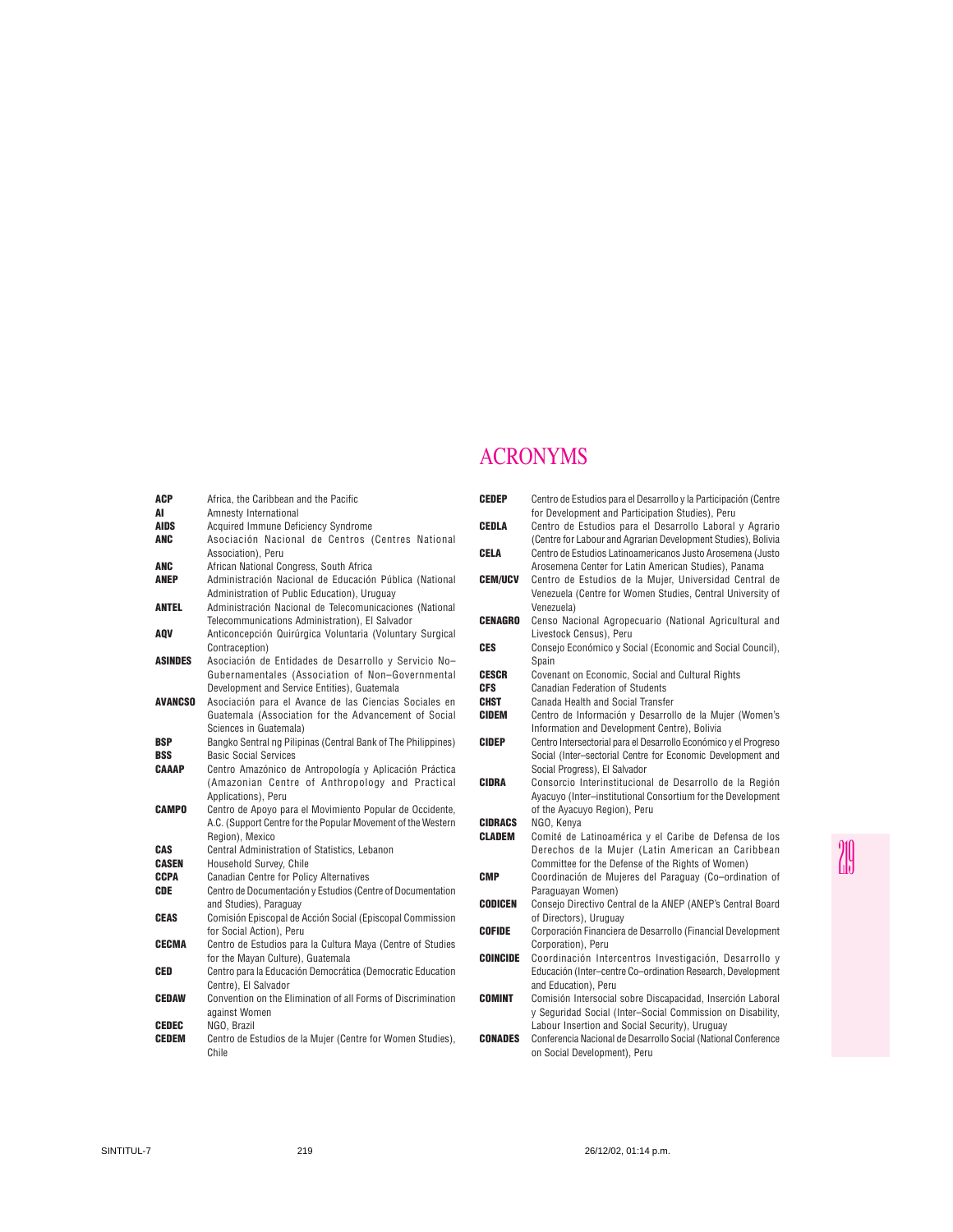## S O C I A L W A T C H

| CONG          | Coordinadora de Organizaciones de Mujeres (Co-ordination                 |
|---------------|--------------------------------------------------------------------------|
|               | of Women's Organizations), Venezuela                                     |
| <b>COPEME</b> | Consorcio de la Pequeña y Mediana Empresa (Consortium of                 |
|               | Small and Middle-sized Enterprises), Peru                                |
| CPS           | <b>Current Population Survey, US Census Bureau</b>                       |
| CTAR          | Comisión Transitoria de Administración Regional (Transitory              |
|               | Commission for Regional Administration), Peru                            |
| DAC           | Development Assistance Committee, OECD                                   |
| DALY          | Disability-Adjusted Life Year                                            |
| DAW           | Division for the Advancement of Women                                    |
| DAWN          | Development Alternatives with Women for a New Era                        |
| DEMUNAS       | Defensoría del Niño y del Adolescente (Stations for Child and            |
| DENIVA        | Adolescent Defense), Peru                                                |
|               | Development Network of Indigenous Voluntary Association,<br>Uganda       |
| DIF           | Desarrollo Integral de la Familia (Family Integrated                     |
|               | Development), Mexico                                                     |
| DIGNAS        | Mujeres para la Dignidad y la Vida (Women for Dignity and                |
|               | Life), El Salvador                                                       |
| DLA           | Department of Land Affairs, South Africa                                 |
| DSPD          | Division for Social Policy and Development, UN                           |
| EAP           | <b>Economically Active Population</b>                                    |
| EC            | <b>European Community</b>                                                |
| ECEJ          | Ecumenical Coalition for Economic Justice, Canada                        |
| ECLAC         | Economic Commission for Latin America and the Caribbean                  |
| ECOSOC        | <b>Economic and Social Council</b>                                       |
| EDF           | European Development Fund, EU                                            |
| ENIGH         | Encuestas Nacionales de Ingresos y Gastos de los Hogares                 |
|               | (National Surveys on Household Income and Expenditure),                  |
|               | Mexico                                                                   |
| ESAF          | Enhanced Structural Adjustment Facility, Kenya                           |
| ESCR          | Economic, Social and Cultural Rights                                     |
| ESCWA         | Economic and Social Commission for Western Asia                          |
| EU            | <b>European Union</b>                                                    |
| FASE          | Federación de Organizaciones de Asistencia Social y Educativa            |
|               | (Federation of Social Assistance and Educational                         |
| FCI           | Organizations), Brazil<br><b>Fulfilled Commitments Index</b>             |
| FIS           | Fondo de Inversión Social (Fund for Social Investment),                  |
|               | Bolivia                                                                  |
| <b>FLACSO</b> | Facultad Latinoamericana de Ciencias Sociales (Latin                     |
|               | American Faculty of Social Sciences), Chile                              |
| FMLN          | Frente Farabundo Martí para la Liberación Nacional                       |
|               | (Farabundo Marti National Liberation Front), El Salvador                 |
| FNDC          | Fondo Nacional de Desarrollo Campesino (National Fund for                |
|               | Peasant Development), Bolivia                                            |
| FNDR          | Fondo Nacional de Desarrollo Regional (National Fund for                 |
|               | Regional Development), Bolivia                                           |
|               | <b>FOBAPROA</b> Fondo Bancario de Protección al Ahorro (Banking Fund for |
|               | Savings Protection), Mexico                                              |
| FONVIS        | Fondo Nacional de Vivienda Social (National Fund for Social              |
|               | Housing), Bolivia                                                        |
| FORGEN        | Proyecto Formación de Género («Gender Training» Project),                |
|               | Panama                                                                   |
| Fovida        | Fomento de la Vida (Life Promotion), Peru                                |
| FSE           | Fondo Social de Emergencia (Social Emergency Fund), Bolivia              |
| FUMA          | Fundación Maquilishuatl (Maquilishuatl Foundation), El                   |
|               | Salvador                                                                 |

| <b>FUSADES</b> | Fundación para el Desarrollo Económico y Social (Foundation<br>for Economic and Social Development), El Salvador   |
|----------------|--------------------------------------------------------------------------------------------------------------------|
| <b>FWCW</b>    | Fourth World Conference on Women, Beijing, 1995                                                                    |
| GDI            | Gender Development Index                                                                                           |
| <b>GDP</b>     | <b>Gross Domestic Product</b>                                                                                      |
| <b>GEAR</b>    | Growth, Employment and Redistribution Strategy, South<br>Africa                                                    |
| GIN            | Grupo de Iniciativa Nacional sobre los Derechos del Niño<br>(National Initiative Group on Children's Rights), Peru |
| HDI            | Human Development Index                                                                                            |
| <b>HHRR</b>    | Human Rights                                                                                                       |
| <b>HIPC</b>    | <b>Highly Indebted Poor Countries</b>                                                                              |
| HIV            | Human Immune Deficiency Virus                                                                                      |
| <b>HRA</b>     | Arab Human Rights Association, Israel                                                                              |
| <b>IATP</b>    | Institute for Agriculture and Trade Policy, USA                                                                    |
| <b>IBASE</b>   | Instituto Brasileño de Análisis Sociales y Económicos                                                              |
|                | (Brazilian Institute of Social and Economic Analysis)                                                              |
| <b>IBGE</b>    | Instituto Brasileño de Geografía y Estadísticas (Brazilian                                                         |
| ICPD           | Institute of Geography and Statistics)<br>International Conference on Population and Development,                  |
|                | Cairo, 1994                                                                                                        |
| <b>ICSW</b>    | International Council for Social Welfare                                                                           |
| IDA            | <b>International Development Aid</b>                                                                               |
| <b>IDB</b>     | Interamerican Development Bank                                                                                     |
| <b>IDEN</b>    | Instituto de Estudios Nacionales de la Universidad de Panamá                                                       |
|                | (University of Panama's Institute for National Studies)                                                            |
| <b>IDS</b>     | Institute for Development Studies                                                                                  |
| IEA            | Institute of Economic Affairs, Kenya                                                                               |
| <b>IEPALA</b>  | Instituto de Estudios Políticos para América Latina y África                                                       |
|                | (Institute of Political Studies for Latin America and Africa)                                                      |
| IFAD           | International Fund for Agricultural Development                                                                    |
| <b>IFES</b>    | International Foundation for Electoral Systems, Panama                                                             |
| IFFI           | Instituto de Formación Femenina Integral (Institute of<br>Integrated Training for Women), Bolivia                  |
| ILDIS          | Instituto Latinoamericano de Investigaciones Sociales (Latin                                                       |
|                | American Institute of Social Research), Bolivia                                                                    |
| ILO            | International Labour Organization                                                                                  |
| <b>IMF</b>     | <b>International Monetary Fund</b>                                                                                 |
| <b>INEA</b>    | Instituto Nacional de Educación de Adultos (National Institute                                                     |
|                | for Adult Education), Mexico                                                                                       |
| INEGI          | Instituto Nacional de la Estadística, Geografía e Informática                                                      |
|                | (National Institute for Statistics, Geography and Information                                                      |
|                | Technology), Mexico                                                                                                |
| INEI           | Instituto Nacional de Estadística e Informática (National                                                          |
|                | Institute of Statistics and Information Technology), Peru                                                          |
| <b>INESC</b>   | Instituto Nacional de Estudios Socioeconómicos (National<br>Institute for Socio-Economic Studies), Brazil          |
| <b>INFOCAL</b> | Instituto de Formación y Capacitación Laboral (Institute of                                                        |
|                | Labour Training and Qualification), Bolivia                                                                        |
| INI            | Instituto Nacional Indigenista (National Indigenous Institute),                                                    |
|                | Mexico                                                                                                             |
| <b>INIAP</b>   | Instituto de Investigación y Autoformación Política (Institute                                                     |
|                | for Research and Political self-education), Guatemala                                                              |
|                | <b>INTERMON</b> Spanish Foundation                                                                                 |
| <b>IPRA</b>    | Indigenous Peoples' Rights Act, Philippines                                                                        |
| <b>IPS</b>     | <b>Inter Press Service</b>                                                                                         |
| <b>IPSS</b>    | Instituto Peruano de Seguridad Social (Peruvian Social                                                             |
|                | Security Institute)                                                                                                |

20